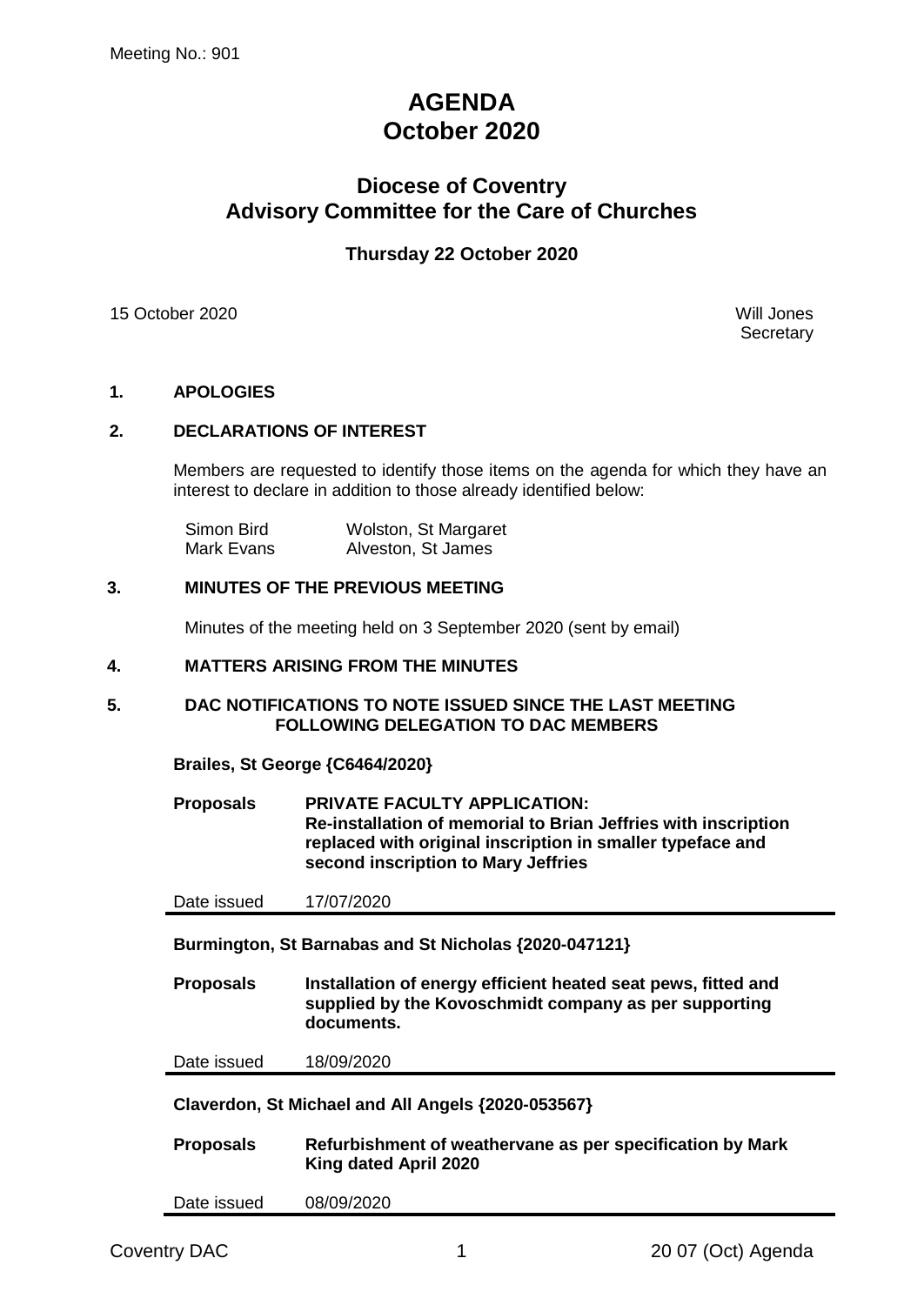| Cubbington, St Mary {2018-019031} |  |  |  |
|-----------------------------------|--|--|--|
|                                   |  |  |  |

#### **Proposals The creation of a new Garden of Remembrance as per proposal document**

Date issued 22/07/2020

**Great Alne, St Mary Magdalen {C6470/2020}**

**Proposals PRIVATE FACULTY APPLICATION: Memorial for Kenneth Linfoot**

Date issued 17/07/2020

**Leamington Spa, All Saints {2020-052011}**

**Proposals Sell the oil painting 'Supper at Emmaus' by the 17c. artist Giovanni Beinaschi on account of its rapid deterioration**

Date issued 21/07/2020

**Leamington Spa, All Saints {2020-052075}**

**Proposals CONFIRMATORY FACULTY for works undertaken under Interim Faculty: Making safe of the pinnacles and spirelets on the West Tower as per Schedule of Works by Mark Evans**

Date issued 21/07/2020

**Long Compton, St Peter and St Paul {C6478/2020}**

**Proposals PRIVATE FACULTY: Memorial for Myra Waterson**

Date issued 17/07/2020

**Morton Bagot, Holy Trinity {2020-053654}**

**Proposals Repairs to lime render on bell turret as per quote by Sibbasbridge Ltd dated 31/07/2020**

Date issued 08/09/2020

**Pillerton Hersey, St Mary {2020-052440}**

**Proposals To repaint and gild clock face as per details document by James Kerr**

Date issued 21/07/2020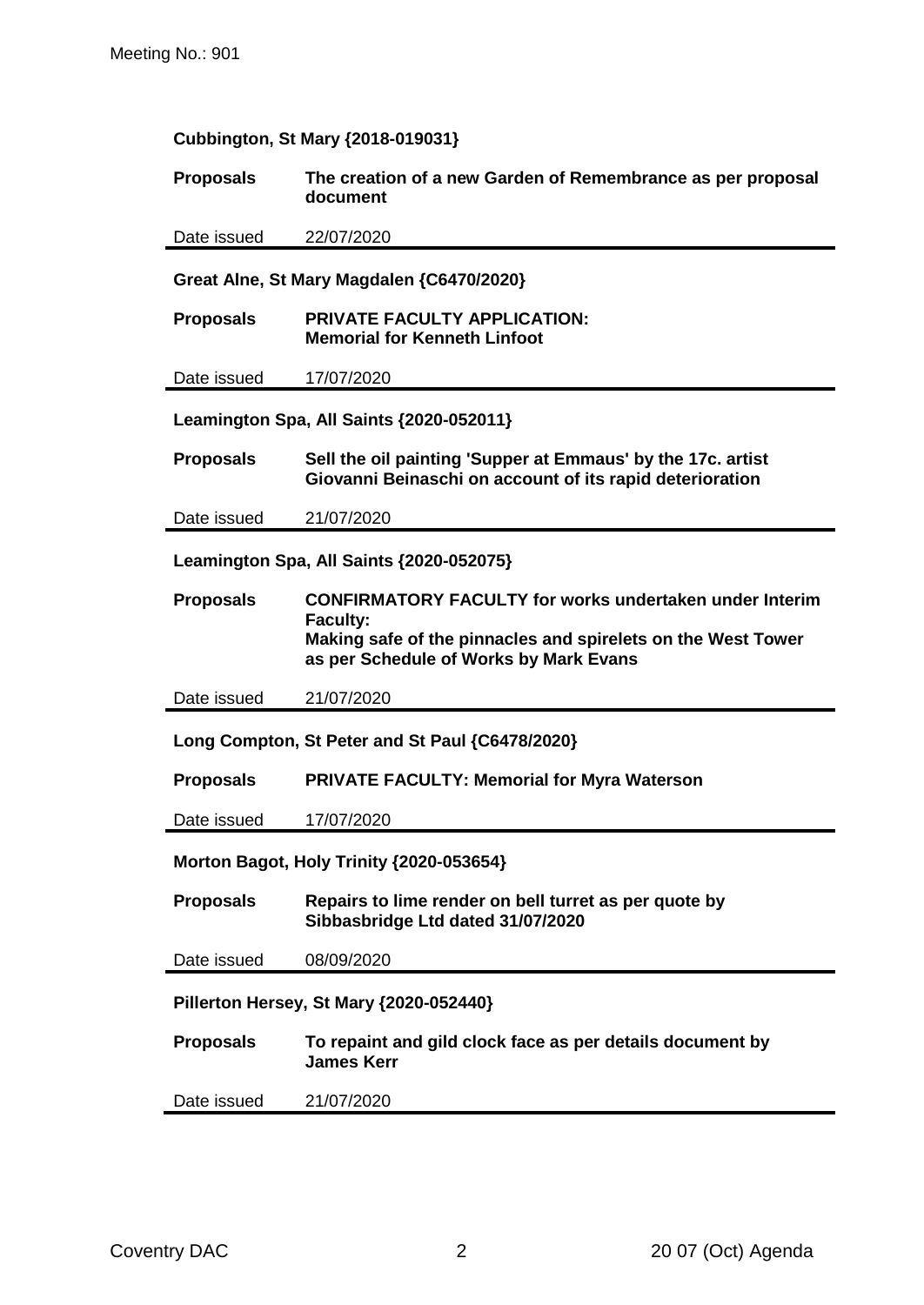#### **Willenhall, St John the Divine {2020-052562}**

#### **Proposals CONFIRMATORY FACULTY: Installation of dedicated church phone line and fibre internet as per quote by HBT Communications dated 3/6/2020**

Date issued 21/07/2020

## **6. NOTIFICATION OF ADVICE APPLICATIONS**

#### **a) Applications**

**Ansley, St Lawrence {2020-054475}**

*Grade:* **II\***

#### *Proposals:* **Removal of deteriorated grave curb and make good**

|                     | <i>Project architect:</i> No Architect consulted or engaged on the proposals    |
|---------------------|---------------------------------------------------------------------------------|
| Contractor:         |                                                                                 |
|                     | Total:                                                                          |
| No. DAC meetings: 1 | Last DAC meeting:                                                               |
|                     | Referred to: Nick Reading                                                       |
|                     | <b>DAC is invited to:</b> Consider the application for a Notification of Advice |

**Hampton Lucy, St Peter ad Vincula {2020-054654}**

*Grade:* **I**

#### *Proposals:* **RETROSPECTIVE FACULTY for works undertaken: Installation of radio internet repeater in Tower**

|                     | Project architect: No Architect consulted or engaged on the proposals                  |
|---------------------|----------------------------------------------------------------------------------------|
| Contractor:         |                                                                                        |
|                     | Total:                                                                                 |
| No. DAC meetings: 1 | Last DAC meeting:                                                                      |
|                     | Referred to: Heather Loosemore                                                         |
|                     | <b>DAC</b> is <i>invited to:</i> Consider the application for a Notification of Advice |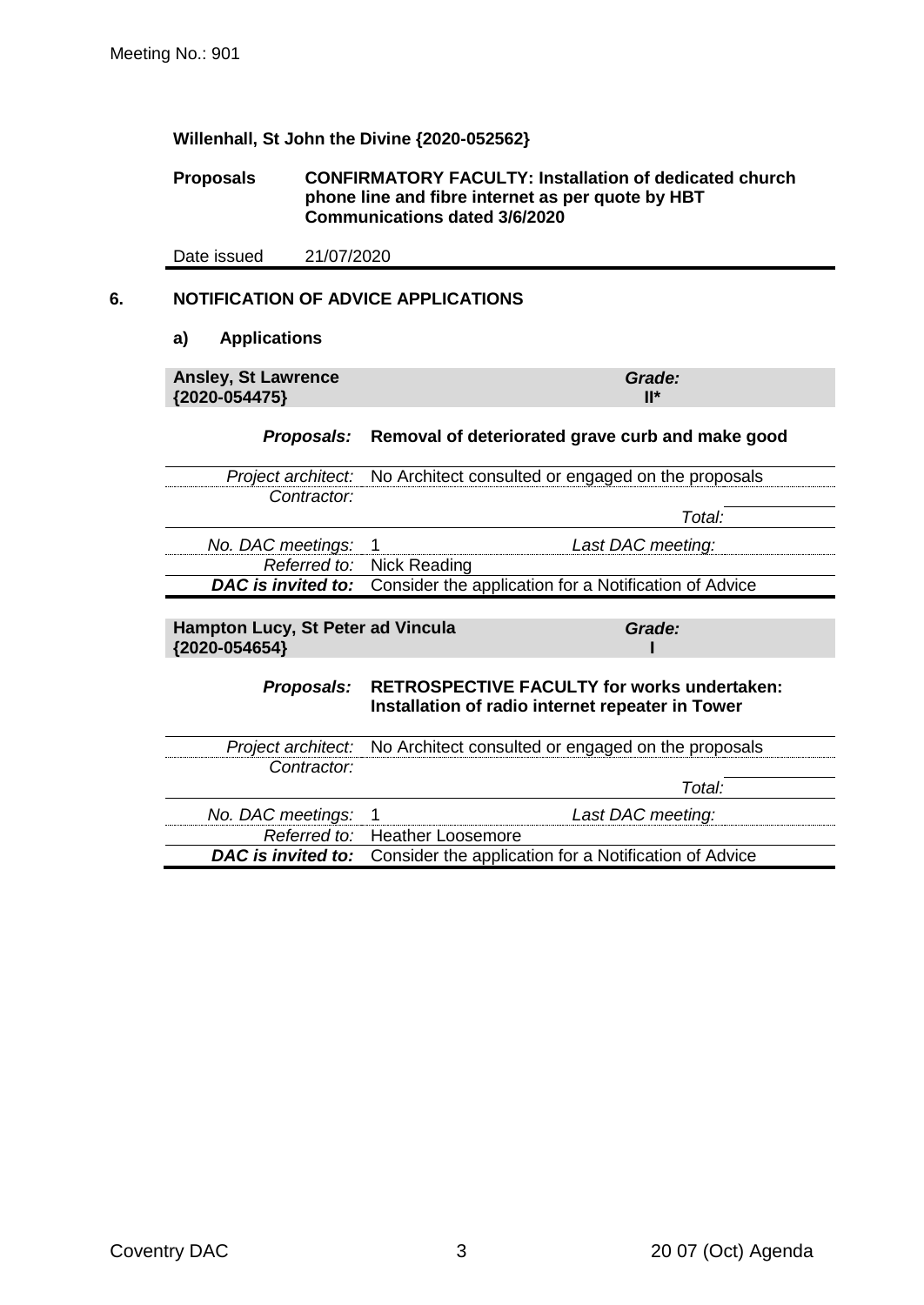| Kenilworth, St Nicholas<br>{2019-035270}             |                                                                                                                                                                                                                                                              | Grade:                               | $CP - 01$                         |
|------------------------------------------------------|--------------------------------------------------------------------------------------------------------------------------------------------------------------------------------------------------------------------------------------------------------------|--------------------------------------|-----------------------------------|
| Proposals:                                           | Installation of new heating system and ancillary works<br>including removal of side pews as per proposal by The<br>Engineering Practice dated 13/02/2019, drawings<br>170/SK04 dated 14/06/19 and 1091-10, 1091-11, 1091-12,<br>1091-16 dated December 2018. |                                      |                                   |
| Project architect:                                   | Mark King                                                                                                                                                                                                                                                    |                                      |                                   |
| Contractor:                                          | The Engineering Practice                                                                                                                                                                                                                                     |                                      | £180,000.00<br>Total: £180,000.00 |
| No. DAC meetings:                                    | 4                                                                                                                                                                                                                                                            | Last DAC meeting:                    | 12/12/2019                        |
| Referred to:                                         | Colin Bemrose<br><b>CBC</b><br>Archdeacon Pastor<br><b>Mark Evans</b>                                                                                                                                                                                        | <b>HE</b><br><b>SPAB</b>             | VS (C&LS)                         |
| DAC is invited to:                                   | Recommend the change of chair                                                                                                                                                                                                                                |                                      |                                   |
|                                                      |                                                                                                                                                                                                                                                              |                                      |                                   |
| <b>Leamington Spa, All Saints</b><br>{2020-052011}   |                                                                                                                                                                                                                                                              | Grade:<br>$II^*$                     | $CP - 02$<br>$CP - 03$            |
| Proposals:                                           | Sell the oil painting 'Supper at Emmaus' by the 17c.<br>artist Giovanni Beinaschi on account of its rapid<br>deterioration                                                                                                                                   |                                      |                                   |
| Project architect:                                   | No Architect consulted or engaged on the proposals                                                                                                                                                                                                           |                                      |                                   |
| Contractor:                                          |                                                                                                                                                                                                                                                              |                                      |                                   |
|                                                      |                                                                                                                                                                                                                                                              | Total:                               |                                   |
| No. DAC meetings:                                    | 2                                                                                                                                                                                                                                                            | Last DAC meeting: 16/07/2020         |                                   |
| Referred to:                                         | <b>Archdeacon Pastor</b><br><b>VS (C&amp;LS)</b>                                                                                                                                                                                                             | <b>Richard Williams</b><br><b>HE</b> | <b>SPAB</b><br><b>CBC</b>         |
| <b>DAC</b> is invited to:                            | Note the judgment                                                                                                                                                                                                                                            |                                      |                                   |
|                                                      |                                                                                                                                                                                                                                                              |                                      |                                   |
| <b>Lillington, St Mary Magdalene</b><br>{C6529/2020} |                                                                                                                                                                                                                                                              | Grade:<br>$\mathbf{I}$               |                                   |
| Proposals:                                           | <b>PRIVATE FACULTY APPLICATION:</b><br>Removal of existing memorial to Walter Bradley and<br>introduction of new memorial to Walter and Brenda<br>Bradley in the location in which the remains of both are<br>interred                                       |                                      |                                   |
| Project architect:                                   | No Architect consulted or engaged on the proposals                                                                                                                                                                                                           |                                      |                                   |
| Contractor:                                          |                                                                                                                                                                                                                                                              |                                      |                                   |
|                                                      |                                                                                                                                                                                                                                                              | Total:                               |                                   |
| No. DAC meetings:                                    | 1                                                                                                                                                                                                                                                            | Last DAC meeting:                    |                                   |
| Referred to:                                         | <b>Full Committee</b>                                                                                                                                                                                                                                        |                                      |                                   |
| DAC is invited to:                                   | Consider the application for a Notification of Advice                                                                                                                                                                                                        |                                      |                                   |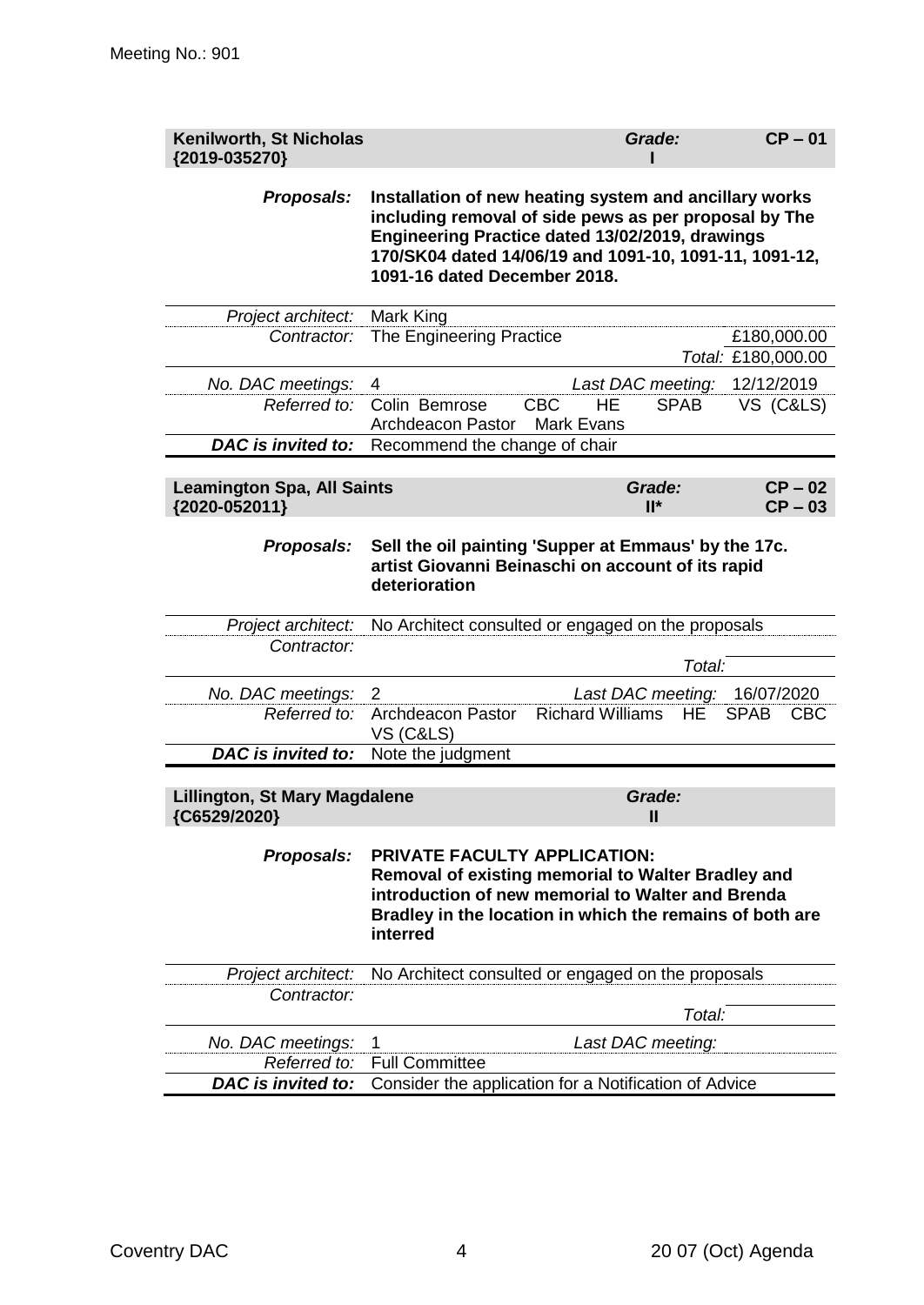| <b>Long Itchington, Holy Trinity</b><br>{2020-053838}                                     |              |                                                                                                                                                            |                  | Grade:<br>$II^*$         |                          |
|-------------------------------------------------------------------------------------------|--------------|------------------------------------------------------------------------------------------------------------------------------------------------------------|------------------|--------------------------|--------------------------|
|                                                                                           | Proposals:   | Replacement of lighting fittings and wiring, power<br>points and wiring.                                                                                   |                  |                          |                          |
| Project architect:                                                                        |              | No Architect consulted or engaged on the proposals                                                                                                         |                  |                          |                          |
|                                                                                           | Contractor:  | Anthony J Smith                                                                                                                                            |                  | Total:                   | £50,878.00<br>£50,878.00 |
| No. DAC meetings:                                                                         |              | 1                                                                                                                                                          |                  | Last DAC meeting:        |                          |
|                                                                                           | Referred to: | <b>Heather Loosemore</b>                                                                                                                                   |                  |                          |                          |
| DAC is invited to:                                                                        |              | Consider the application for a Notification of Advice                                                                                                      |                  |                          |                          |
| <b>Wolston, St Margaret</b><br>{2020-049431}                                              |              |                                                                                                                                                            |                  | Grade:                   | $CP - 04$                |
|                                                                                           | Proposals:   | <b>Disposal of pulpit</b>                                                                                                                                  |                  |                          |                          |
| Project architect:                                                                        |              | No Architect consulted or engaged on the proposals                                                                                                         |                  |                          |                          |
|                                                                                           | Contractor:  |                                                                                                                                                            |                  | Total:                   |                          |
| No. DAC meetings:                                                                         |              | 1                                                                                                                                                          |                  | Last DAC meeting:        |                          |
|                                                                                           | Referred to: | VS (CO)<br><b>CBC</b>                                                                                                                                      | Simon Bird<br>HE | <b>Archdeacon Pastor</b> |                          |
| <b>DAC</b> is invited to:                                                                 |              | Consider the application for a Notification of Advice                                                                                                      |                  |                          |                          |
| <b>LIST B APPLICATIONS</b><br>a)<br>Atherstone, St Mary {2020-054272}<br><b>Proposals</b> |              | Approvals granted since the last meeting<br>To Stabilise loose masonry and plaster-work as per specification<br>by Mark Stewart Architect dated 08/08/2020 |                  |                          |                          |
| Date issued                                                                               | 28/08/2020   |                                                                                                                                                            |                  |                          |                          |
| Bilton, St Mark {2020-052814}                                                             |              |                                                                                                                                                            |                  |                          |                          |
| <b>Proposals</b>                                                                          |              | To install live-streaming equipment in existing AV cabinet and<br>cabling to 4G antenna as per quote by Noiseboys                                          |                  |                          |                          |
| Date issued                                                                               | 24/07/2020   |                                                                                                                                                            |                  |                          |                          |

**Burmington, St Barnabas and St Nicholas {2020-053773}**

**Proposals Rebuild churchyard wall as per specification by John Melvin Architects and Town Planners**

Date issued 25/08/2020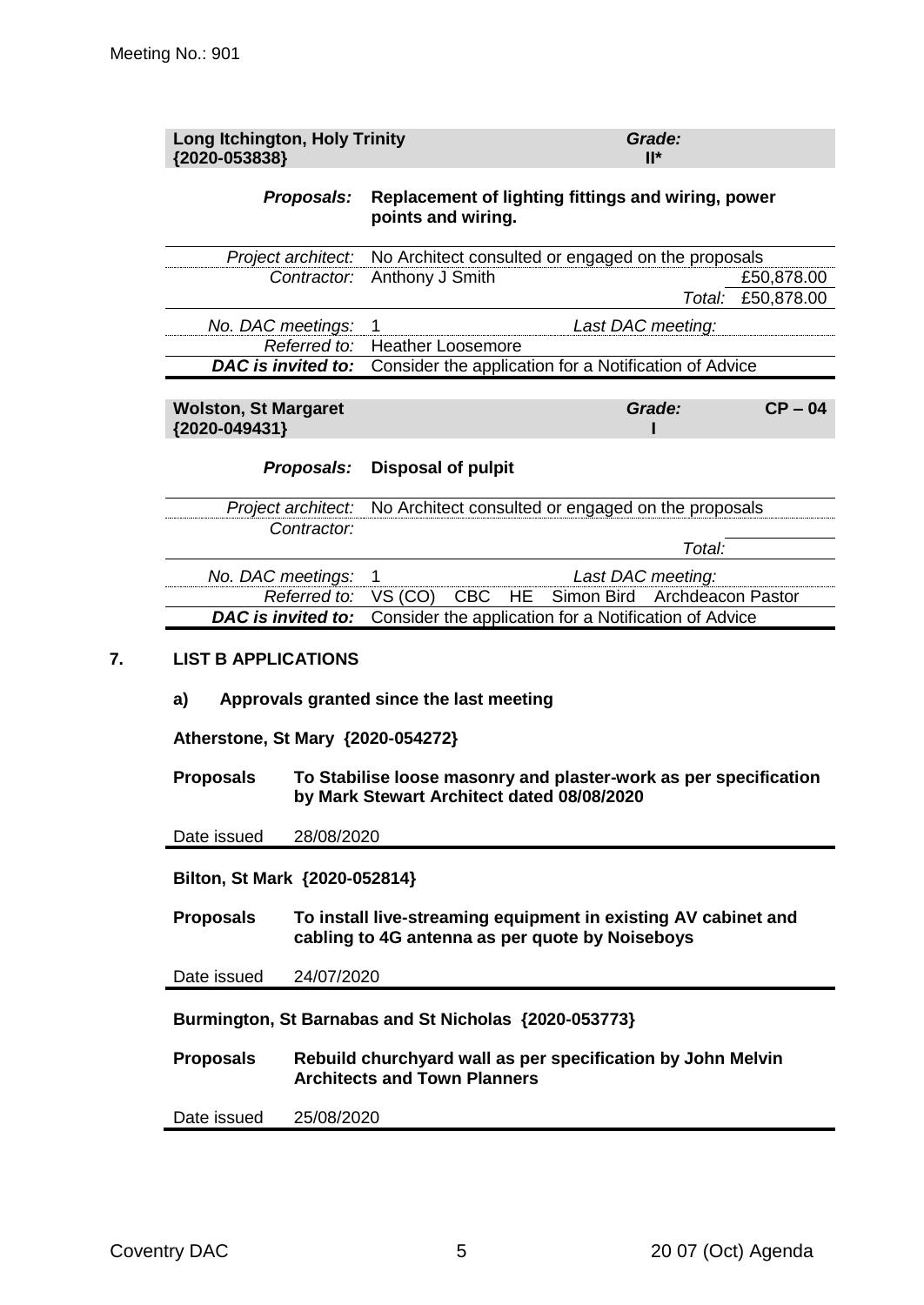**Claverdon, St Michael and All Angels {2019-045908}**

**Proposals Roofing Works as per specification by Mark King dated April 2020**

Date issued 08/08/2020

#### **Combroke, St Mary and St Margaret {2020-054552}**

**Proposals Repairs to roof as per quote by Tony Eden Property Maintenance dated 27/02/2020**

Date issued 08/10/2020

**Earlsdon, St Barbara {2020-054218}**

**Proposals The installation of monitors in the Nave**

Date issued 09/10/2020

**Exhall (Nuneaton Deanery), St Giles {2020-053870}**

**Proposals To erect two freestanding noticeboards in the St Giles Meadow Burial Ground. One at the Entrance to the Meadow from the Church Lane end and the second at the Entrance from Bell Drive. Please see supporting documents for additional information and photographs**

Date issued 14/09/2020

**Leamington Spa, All Saints {2020-054816}**

**Proposals To re-roof the sanctuary of the Lady Chapel and rebuild the badly corroded stone parapet around it. Details as per the Schedule attached.**

Date issued 09/10/2020

**Leamington Spa, All Saints {2020-052907}**

**Proposals To re-roof the Organ Loft in accordance with the architect's specification dated June 2020.**

Date issued 22/07/2020